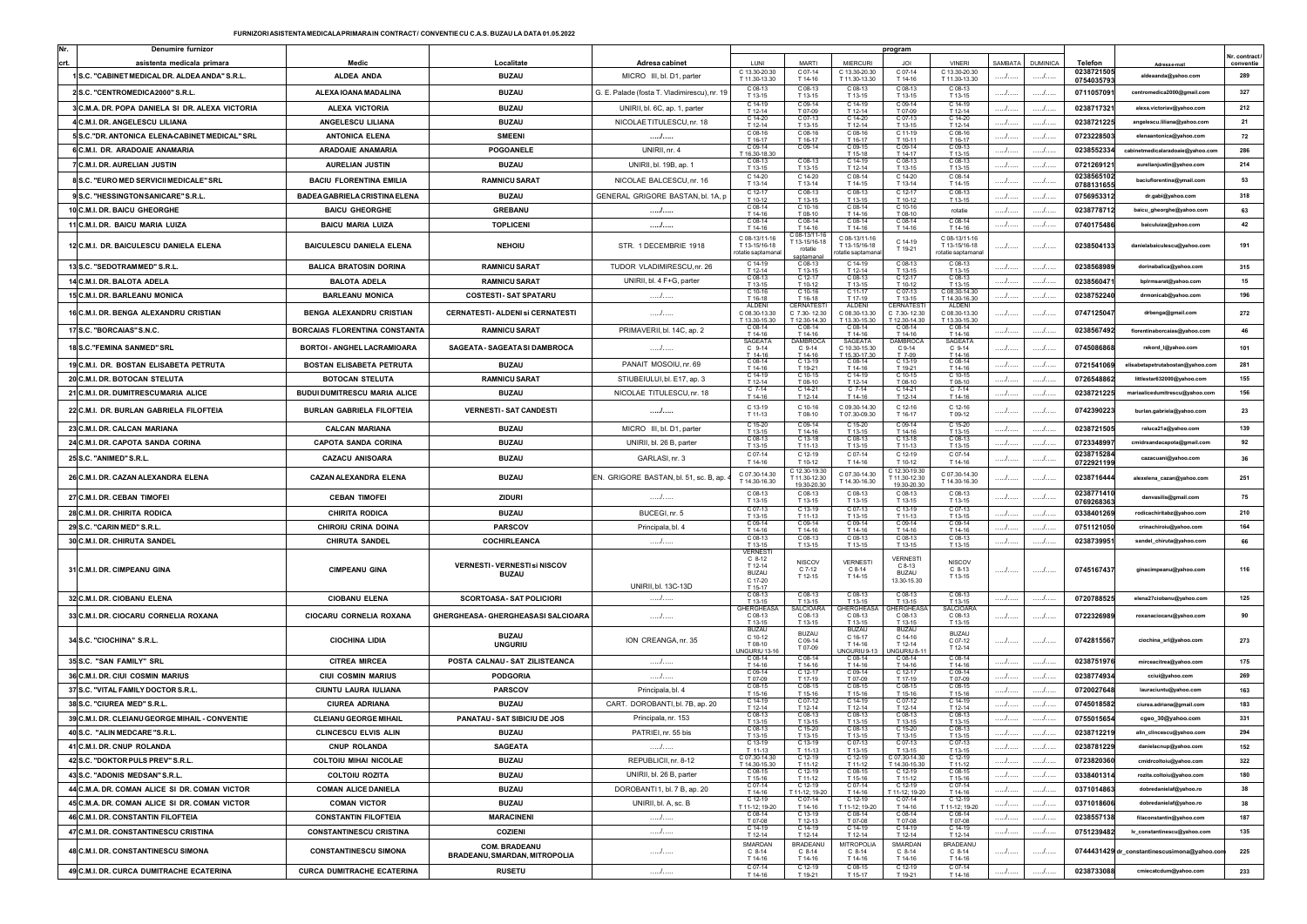|                                                                                    |                                                           |                                                    |                                                       |                                                                              |                                                          |                                                                 |                                                                                  |                                                    |               |                  |                          |                                                          | Nr. contract          |
|------------------------------------------------------------------------------------|-----------------------------------------------------------|----------------------------------------------------|-------------------------------------------------------|------------------------------------------------------------------------------|----------------------------------------------------------|-----------------------------------------------------------------|----------------------------------------------------------------------------------|----------------------------------------------------|---------------|------------------|--------------------------|----------------------------------------------------------|-----------------------|
| asistenta medicala primara<br>crt                                                  | Medic                                                     | Localitate                                         | Adresa cabinet                                        | LUNI                                                                         | <b>MARTI</b><br>L. SILISTEA                              | <b>MIERCURI</b><br><b>GL. SILISTEA</b>                          |                                                                                  | <b>VINERI</b>                                      |               | SAMBATA DUMINICA | <b>Telefon</b>           | Adresa e-mai                                             | conventie             |
| 50 S.C. "SANATATEA UMANA" S.R.L.                                                   | <b>CUTULSCHI TIT</b>                                      | GLODEANU SILISTEA - GL. SILISTEASI<br>VACAREASCA   | .                                                     | <b>GL. SILISTEA</b><br>C 12-19<br>T 10-12                                    | C 07.00-12.00<br>T 16.30-18.30<br>VACAREASCA             | C 07-12<br>VACAREASCA<br>C 12.30-16.30                          | <b>GL. SILISTEA</b><br>C 07-12<br>T 12-14                                        | VACAREASCA<br>T 08-10                              |               | . /              | 0743114463               | tit_cutulschi@yahoo.com                                  | 28                    |
| 51 C.M.I. DR. DIACONESCU AURELIA                                                   | DIACONESCU AURELIA                                        | <b>BUZAU</b>                                       | TENOR LEONARD, nr. 2                                  | C 07-14<br>T 6-7/14-15                                                       | 2 12.30-16.30<br>$C$ 12-19<br>T 19-21                    | $16.30 - 18.30$<br>$C.07-14$<br>T 6-7/14-15                     | C 12-19<br>T 19-21                                                               | C 07-14<br>T 6-7/14-15                             |               |                  | 0746074378               | dr.aura@yahoo.com                                        | 302                   |
| 52 C.M.I. DR. DIACONU VENERA                                                       | <b>DIACONU VENERA</b>                                     | <b>BUZAU</b>                                       | UNIRII, bl. 26 B, parter                              | $C.14-19$<br>T 12-14                                                         | $C.07-12$<br>T 12-14                                     | $C.14-19$<br>T 12-14                                            | $C.07-12$<br>T 12-14                                                             | $C.14-19$<br>T 12-14                               | $\ldots$      | . /              | 0761661289               | kamina47@yahoo.es                                        | 271                   |
| 53 C.M.I. DR. DIMA GEORGETA                                                        | <b>DIMA GEORGETA</b>                                      | <b>BOLDU</b>                                       | .                                                     | $C$ 08-14<br>T 14-16                                                         | C 08-14<br>T 14-16                                       | C 08-14<br>T 14-16                                              | C 08-14<br>T 14-16                                                               | C 08-14<br>T 14-16                                 | . /           | . /              | 023857657                | dima_grgt@yahoo.com                                      | 93                    |
| 54 S.C. "EURO MEDIMED" S.R.L.                                                      | <b>DITOIU EUGENIA</b>                                     | <b>RAMNICU SARAT</b>                               | VICTORIEI, nr. 95 A                                   | C 13-1<br>T 11.13                                                            | C 08-14<br>T 14-16                                       | C 13-19                                                         | C 08-14                                                                          | C 08-14                                            | $\mathcal{L}$ | . 1. .           | 0788837503               | eugenia.ditoiu@yahoo.com                                 | 62                    |
|                                                                                    |                                                           |                                                    |                                                       | $209.00 - 18.0$                                                              | C 08-14.30                                               | T 11-13<br>C 12-18.30                                           | T 14-16<br>C 12-18.30                                                            | T 14-16<br>C 08-14.30                              |               |                  |                          |                                                          |                       |
| 55 S.C. "MEDOLTIS" S.R.L<br>56 S.C. "RIO ALFA MED" S.R.L                           | <b>DOBRINESCU PETRE</b><br><b>DOGARU ERNANDO IULIAN</b>   | <b>BISOCA</b><br><b>BERCA</b>                      | .<br>1 DECEMBRIE, bl. A 6, parter                     | $08.30 - 09.00; 1$<br>C 14-20                                                | T 07-08<br>C 14-20                                       | T 11-12<br>C 07-13                                              | T 11-12<br>C 14-20                                                               | T 07-08<br>C 07-13                                 | . /           | .<br>.           | 0766421962<br>0740032366 | nescupetre@yahoo.com<br>iuliandogaru@gmail.com           | $\overline{7}$<br>148 |
|                                                                                    |                                                           |                                                    |                                                       | T 13-14<br>C 08-13                                                           | T 13-14<br>C 13-18                                       | T 13-14<br>C 08-13                                              | T 13-14<br>C 13-18                                                               | T 13-14<br>C 08-13                                 |               |                  |                          |                                                          |                       |
| 57 S.C. "DOCTOR PAULA DRAGAN" S.R.L<br>58 S.C. "MED FAM CONSULT"S.R.L.             | DRAGAN PAULA<br>DRAGOIU GABRIELA VALENTINA                | <b>RAMNICU SARAT</b><br><b>BUZAU</b>               | Aleea Rozelor, bl. 4A, ap.3, parter<br>BUCEGI, nr. 47 | T 13-15<br>208.30-14.3<br>T 14 30-15 30                                      | T 11-13<br>C 12-18<br>T 11-12                            | T 13-15<br>208.30-14 30<br>T 14 30-15 30                        | T 11-13<br>C 12-18<br>T 11-12                                                    | T 13-15<br>C 08.30-14.30                           | I<br>. /      | . /<br>. /       | 0760872208<br>0238725093 | pauladragan16@yahoo.com<br>gabrieladragoju@vahoo.com     | 325<br>249            |
| 59 C.M.I. DR. DRAGOMIR MARIA                                                       | <b>DRAGOMIR MARIA</b>                                     | <b>STALPU</b>                                      | 1                                                     | $C$ 08-1                                                                     | C 08-13                                                  | C 08-13                                                         | C 12-17                                                                          | T 14.30-15.30<br>C 08-13                           | .             | . /              | 023875397                | mariadragomirdr54@gmail.com                              | 100                   |
| 60 C.M.I. DR. DRAGUSIN LUMINITA                                                    |                                                           | <b>BUZAU</b>                                       |                                                       | T 13-15                                                                      | T 13.15                                                  | T 13-15                                                         | T 17.19                                                                          | T 13-15<br>$C.07-14$                               |               | .                |                          |                                                          | 11                    |
| 61 C.M.I. DR. DULHAC DORU                                                          | <b>DRAGUSIN LUMINITA</b><br><b>DULHAC DORU</b>            | <b>BERCA</b>                                       | HAIDUCULUI, nr. 9<br>1 DECEMBRIE, bl. A5-A6, parter   | T 14-16<br>C 07-1                                                            | T 18-20                                                  | T 14-16                                                         | T 18-20                                                                          | T 14-16<br>C 07-12                                 |               | . /              | 0238727326<br>0745101439 | luminita_dragusin_bz@yahoo.com                           | 147                   |
|                                                                                    |                                                           |                                                    |                                                       | T 12-14<br>C 13-19                                                           | T 12-14<br>$C.07-13$                                     | T 12-14<br>C 13-19                                              | T 12-14<br>C 07-13                                                               | T 12-14<br>C 13-19                                 | I             |                  | 037434642                | doina.dulhac@yahoo.com                                   |                       |
| 62 C.M.I. DR. DUMITRACHE MIHAELA                                                   | <b>DUMITRACHE MIHAELA</b>                                 | <b>BUZAU</b>                                       | GARLASI, nr. 3                                        | T 11-13<br>C 07.30-14.30                                                     | T 13-15<br>C 07 30-14 30                                 | T 11-13<br>C 07 30-14 30                                        | T 13-15<br>$20730-1430$                                                          | T 11-13<br>C 07.30-14.30                           | I             | . /              | 0790727525               | MihaelaDumitrache09@yahoo.com                            | 73                    |
| 63 C.M.I. DR. DUMITRESCU RIMNIC SILVIU<br>64 C.M.I. DR. FILON LUMINITA             | <b>DUMITRESCU RIMNIC SILVIU</b><br>FILON LUMINITA MIHAELA | <b>RAMNICU SARAT</b><br>SAHATENI - SAT VINTILEANCA | PIETEI, bl. 6A, ap. 1                                 | T 14.30-15.3<br>$C$ 9-12                                                     | T 14.30-15.30<br>$C$ 10-17                               | T 14.30-15.30<br>C 10-17                                        | T 14.30-15.3<br>T 08-18                                                          | T 14.30-15.30                                      | . /           | . /<br>C 09-17   | 074475086<br>0735493143  | dsilviu57@yahoo.com<br>luminita.filon@gmail.com          | 154<br>312            |
|                                                                                    |                                                           |                                                    | .                                                     | TISAU                                                                        |                                                          |                                                                 | TISAU                                                                            | TISAU                                              |               |                  |                          |                                                          |                       |
| 65 C.M.I. DR. GAGIULESCU DIANA                                                     | <b>GAGIULESCU DIANA</b>                                   | <b>TISAU - SAT PADURENI</b><br><b>BUZAU</b>        | ION BAIESU, bl. C3, parter                            | $C.09-15$<br>T 15-16<br><b>BUZAU</b><br>T 16-17                              | C 09-13<br>T 13-14<br><b>BUZAU</b><br>T 15-16            | C 09-13<br>T 13-14<br>BUZAU<br>T 15-16                          | C 09-15<br>T 15-16<br><b>BUZAU</b><br>T 16-17                                    | C 09-13<br>T 13-14<br><b>BUZAU</b><br>C 16-18      | . /           | . 1 .            | 0767931040               | diana.gagiulescu@gmail.com                               | 198                   |
| 66 C.M.I. DR. GAVRILA FLORESCU DRAGOS                                              | <b>GAVRILA FLORESCU DRAGOS</b>                            | <b>MARGARITESTI</b>                                | .                                                     | C 08-14                                                                      | C 16-18<br>C 08-14                                       | $216-18$<br>C 08-14                                             | C 08-14                                                                          | T 15-16<br>C 08-14                                 | .             | . /              | 0766546364               | dragosgavrila2006@vahoo.com                              | 228                   |
| 67 C.M.I. DR. GEAMANU MANUELA                                                      | <b>GEAMANU MANUELA</b>                                    | <b>BUZAU</b>                                       | BUCEGI, nr. 5                                         | T 14-16<br>$C 07-13$                                                         | T 14-16<br>C 12-18                                       | T 14-16<br>C 07-13                                              | T 14-16<br>$C$ 12-18                                                             | T 14-16<br>C 07-13                                 | . /           | . /              | 0338401268               | manuelageamanu@yahoo.com                                 | 51                    |
| 68 S.C. "ACT MEDICAL OPTIM" S.R.L.                                                 |                                                           |                                                    |                                                       | T 13-15<br>$C$ 08-1                                                          | 11-12 18-19                                              | T 13-15<br>208-13                                               | 11-12:18-19                                                                      | T 13-15<br>C 08-13                                 | $\ldots$      |                  |                          |                                                          | 287                   |
|                                                                                    | <b>GHEORGHE GABRIELA</b>                                  | <b>PARSCOV</b>                                     | .                                                     | T 13-15<br>ZARNEST                                                           | T 13-15<br>ZARNEST                                       | T 13.15<br>ADU SORES                                            | T 13-15<br>ZARNEST                                                               | T 13-15<br><b>VADU SOREST</b>                      |               | . /              | 0726743503               | gabi.gheorghe@yahoo.com                                  |                       |
| 69 C.M.I. DR. GHERGHEL RAMONA ELENA                                                | GHERGHEL RAMONA ELENA                                     | ZARNESTI - ZARNESTI si VADU SORESTI                | .                                                     | C 12-17<br>T 17-19                                                           | C 09-14<br>T 07-09                                       | C 09-14<br>T 07-09                                              | C 09-14<br>T 07-09                                                               | C 09-14<br>T 07-09                                 |               |                  | 0238785302               | gherghel_bogdan@yahoo.com                                | 255                   |
| 70 S.C. "MEDIMPEX" S.R.L.                                                          | <b>GIURGEA VLAICU</b>                                     | <b>COSTESTI</b>                                    | . /                                                   | C 08-13<br>T 13-15                                                           | C 13-18<br>T 11-13                                       | C 08-13<br>T 13-15                                              | C 13-18<br>T 11-13                                                               | C 08-13<br>T 13-15                                 | /             | . /              | 0238536135               | dispensarulcostesti@yahoo.com                            | 267                   |
| 71 C.M.I. DR. GRIGORIU IOANA                                                       | <b>GRIGORIU IOANA</b>                                     | <b>CALVINI</b>                                     | .                                                     | $C.07-1$<br>T 14-16                                                          | $C.07-14$<br>T 14-16                                     | C 07-14<br>T 14-16                                              | $C.07-14$<br>T 14-16                                                             | $C.07-14$<br>T 14-16                               | . /           | . /              | 023850350                | dr.ioanagrigoriu@gmail.com                               | 32                    |
| 72 C.M.I. DR. GROSU GEORGIANA                                                      | <b>GROSU GEORGIANA</b>                                    | <b>BUZAU</b>                                       | Unirii, bl. 1A, ap. 1                                 | $T$ 12-13                                                                    | C 13-19<br>T 12-13                                       | C 08-1<br>T 14-15                                               | T 12-13                                                                          | $C$ 08-14<br>T 14-15                               | .             | . /              | 0338408059               | georgiana.grosu_med@yahoo.com                            | 323                   |
| 73 C.M.I. DR. GUSA TEODORA MARINA                                                  | <b>GUSA TEODORA MARINA</b>                                | <b>BALACEANU</b>                                   | . /                                                   | T 13-15                                                                      | C 08-13<br>T 13-15                                       | C 08-13<br>T 13-15                                              | C 08-13<br>T 13-15                                                               | C 08-13<br>T 13-15                                 |               | $\ldots$         | 074114897                | teodoragusa@yahoo.com                                    | 31                    |
| 74 S.C. "HELP MED OPTIM" S.R.L.                                                    | <b>HANNA ROUHI</b>                                        | <b>BUZAU</b><br><b>MARACINENI- SAT POTOCENI</b>    | Buzau, str. Stadionului, bl. 20A                      | <b>BUZAU</b><br>$C.8-13$<br>T 13-15                                          | BUZAU<br>C 15 30-20 30<br>T 20.30-22.30                  | POTOCENI<br>$C.8-11$<br>BUZAU<br>C 11 30-13 30<br>T 13.30-14.30 | OTOCEN<br>$C$ 11-13<br>17.30-19.30<br><b>BUZAU</b><br>13.30-16.30<br>16.30-17.30 | <b>POTOCENI</b><br>$C.8-13$<br>T 13-15             | .             | .                | 072169997                | maricrys_dr@yahoo.com                                    | 330                   |
| 75 S.C. "MEDGEN CRENGUTA" SRL                                                      | ILIE BARBU CRENGUTA                                       | VINTILA VODA - SAT NICULESTI                       | . /                                                   | C 08-14<br>T 14-19                                                           | C 06-12<br>T 12-14                                       | C08-14<br>T 14-15                                               | C 08-14<br>T 14-15                                                               | C 14-20<br>T 20-21                                 | I             | .                | 0744497995               | crengutabarbu@yahoo.com                                  | 260                   |
| 76 S.C. "2 R PROMPT MEDICAL HOPE" S.R.L.                                           | <b>IONESCU CORNELIA POMPILIA</b>                          | POGOANELE<br><b>SCUTELNICI</b>                     | UNIRII, nr. 4                                         | POGOANELI<br>C 07.30-13.30<br>T 13.30-15.30                                  | <b>SCUTELNIC</b><br>C 07.30-13.30<br>T 13 30-15 30       | POGOANELI<br>C 07.30-13.30<br>T 13.30-15.30                     | POGOANELI<br>C 07.30-13.30<br>T 13 30-15 30                                      | POGOANELE<br>C 07.30-13.30<br>T 13.30-15.30        |               |                  | 0740016507               | cornelia_pompilia_ionescu@yahoo.con                      | 173                   |
| 77 S.C. "MEDINOVAANMA" S.R.L.                                                      | <b>IOSIF ANA-MARIA</b>                                    | <b>SMEENI</b>                                      |                                                       | C 14.30-21.30<br>T 13.30-14.30                                               | C 14.30-21.30<br>$13.30 - 14.30$                         | C 14.30-21.30<br>T 13.30-14.30                                  | C 14.30-21.30<br>13.30-14.30                                                     | C 14.30-21.30<br>T 13.30-14.30                     |               |                  | 076755823                | anamaria7_5@yahoo.com                                    | 311                   |
| 78 C.M.I. DR. ISTRATE STEFAN                                                       | <b>ISTRATE STEFAN</b>                                     | <b>NEHOIU</b>                                      | STR. 1 DECEMBRIE 1918                                 | C 08-14/11-17<br>T 14-16/09-11<br>otatie saptamar                            | $08 - 14/11 - 1$<br>14-16/09-11<br>rotatie<br>ntamana    | C 08-14/11-11<br>T 14-16/09-11<br>tatie saptamana               | $: 08 - 14/11 - 1$<br>T 14-16/09-11<br>rotatie                                   | C 08-14/11-17<br>T 14-16/09-11<br>otatie saptamana |               |                  | 0238504133               | diaconuelena90@yahoo.com                                 | 185                   |
| 79 C.M.I. DR. JALBA ELENA                                                          | <b>JALBA ELENA</b>                                        | <b>GHERASENI</b>                                   | .                                                     | C 12.30-17.30<br>T 17 30-19 30                                               | 2 08.30-13.30<br>13 30 15 30                             | C 12.30-17.30<br>T 17 30-19 30                                  | C 08.30-13.30<br>T 13 30-15 30                                                   | C 08.30-13.30<br>T 13.30-15.30                     | /             | . /              | 0238583353               | drjalba@yahoo.com                                        | 88                    |
| 80 C.M.I. DR. KAHANE MARIANA                                                       | <b>KAHANE MARIANA</b>                                     | <b>RAMNICU SARAT</b>                               | COSTIENI, bl. 28, ap. 3                               | $C.07-13$<br>T 12-14                                                         | $C.13-18$<br>$12 - 13 \cdot 18 - 19$                     | $0.07-12$<br>T 12-14                                            | $C.7-12$<br>T 12-14                                                              | $C.07-12$<br>T 12-14                               | /             | /                | 0722854777               | nanetmary@yahoo.com                                      | 10                    |
| 81 C.M.I. DR. LACRITEANU GEORGESCU CLARA ELISABETA CRITEANU GEORGESCUCLARA ELISABE |                                                           | <b>BUZAU</b>                                       | SOROCA, nr. 34                                        | C 07 30-13 30<br>T 13 30-14 30                                               | $C.13-19$<br>T 12-13                                     | C 07 30-13 30<br>T 13 30-14 30                                  | $C.13-19$<br>T 12-13                                                             | C 07 30-13 30<br>T 13.30-14.30                     | /             | .                | 0238437853               | ana_medical79@yahoo.com                                  | 86                    |
| 82 S.C. "DR. LAPUSNEANU FLORENTINA" S.R.L                                          |                                                           |                                                    |                                                       |                                                                              |                                                          | $C.07-14$                                                       | $C.12-19$                                                                        | $C.07-14$                                          | . /           | .                | 0238713082               | cmidr.lapusneanu@vahoo.com                               | 165                   |
| 83 S.C. "FIREFLY PROLIFE" S.R.L.                                                   | <b>LAPUSNEANU FLORENTINA</b>                              | <b>BUZAU</b>                                       | DOROBANTII, bl. 7 B, parter                           |                                                                              |                                                          |                                                                 |                                                                                  |                                                    |               |                  |                          |                                                          |                       |
|                                                                                    |                                                           | <b>MOVILA BANULUI</b>                              | .                                                     | T 14-15<br>C 09-15                                                           | T 11.12<br>C 09-1                                        | T 14-15<br>C 09-1                                               | T 11-12<br>C 09-15                                                               | T 14-15<br>C 09-15                                 | .             | . /              | 0769100080               | leftamr@yahoo.com                                        | 317                   |
| 84 S.C. "LEONTEMED" S.R.L.                                                         | LEFTER ANAMARIA<br><b>LEONTE MADALINA</b>                 | <b>CALDARASTI</b>                                  | UNIRII, nr. 4                                         | T 15-17<br>POGOANEL<br>C 07-15                                               | T 15.17<br><b>ALDARAS</b><br>C 07-16                     | T 15.17<br><b>OGOANEL</b><br>C 07-15                            | T 15.17<br>CALDARAS <sup>-</sup><br>C 07-16                                      | T 15-17<br>CALDARAST<br>C 07-13                    | .             | . /              | 0752815539               | madyleonte@yahoo.com                                     | 277                   |
|                                                                                    |                                                           | POGOANELE                                          |                                                       | T 16.17<br>C 13-19                                                           | T 17.18<br>07.30-13.3                                    | T 16.17<br>07.30-13.3                                           | T 17.18<br>C 13-19                                                               | T 14.15<br>207.30-13.30                            |               | .                |                          | leucarmen@gmail.com                                      |                       |
| 85 C.M.I. DR. LEU CARMEN                                                           | <b>LEU CARMEN</b>                                         | <b>BERCA</b>                                       | 1 DECEMBRIE, bl. A5-A6, parter                        | T 11-13<br>$C$ 08-14                                                         | 13.30-15.30<br>C 13-19                                   | 13.30-15.3<br>C 08-14                                           | T 11-13<br>C 13-19                                                               | T 13.30-15.30<br>C 08-14                           | I             |                  | 023851087                |                                                          | 67<br>33              |
| 86 C.M.I. DR. LUPSA MONICA RENATA                                                  | <b>LUPSA MONICA RENATA</b>                                | <b>BUZAU</b>                                       | GARLASI, nr. 3                                        | T 14-16<br>C 14-20                                                           | T 11-13<br>C 08-14                                       | T 14-16<br>C 14-20                                              | T 11-13<br>C 08-14                                                               | T 14-16<br>$C_8$ -14                               |               | . /<br>. /       | 0238715283               | renata_lupsa@yahoo.com                                   | 283                   |
| 87 C.M.I. DR. MACELARU ERIKA<br>88 C.M.I. DR. MARIN TEODORA                        | <b>MACELARU ERIKA</b><br><b>MARIN TEODORA</b>             | <b>BUZAU</b><br>SMEENI - UDATI si CALTUNA          | PROGRESULUI, nr. 3<br>/                               | T 12-14<br><b>UDAT</b><br>C 16.15-19.15<br>T 7.00-8.00<br>CALTUNA<br>C 14-16 | T 14-16<br><b>UDATI</b><br>C 14-19<br>$T$ 8-9<br>CALTUNA | T 12-14<br>CALTUNA<br>C 7-12<br>T 18-20                         | T 14-16<br><b>UDATI</b><br>$C$ 7-12<br>T 18-20                                   | T 14-16<br>CALTUNA<br>$C$ 7-12<br>T 18-20          | <br>.         | /                | 0238710052<br>0766474560 | erikamacelaru@yahoo.com<br>teorebegea@yahoo.com          | 274                   |
|                                                                                    | <b>MATEI GEORGETA SIMONA</b>                              |                                                    |                                                       | $19.30 - 20.3$                                                               | T 19-20<br>C 08-14                                       |                                                                 |                                                                                  |                                                    |               |                  | 0238500769               |                                                          |                       |
| 89 C.M.I. DR. MATEI GEORGETA SIMONA                                                |                                                           | PATARLAGELE                                        | PATRIEI, nr. 1, bl. A4, parter                        | C 08-14<br>T 14-16                                                           | T 14-16<br>$C08-14$                                      | $C$ 08-14<br>T 14-16<br>C 13.30-19.30                           | C 08-14<br>T 14-16                                                               | C 08-14<br>T 14-16<br>2 13.30-19.30                | .             | .                |                          | simonageorgetamatei@gmail.com                            | 81                    |
| 90 S.C. "EAM CONSMED" S.R.L.                                                       | <b>MAZDRAG ELENA ANGELA</b>                               | <b>BUZAU</b>                                       | STADIONULUI, bl. 40, ap. 46                           | C 13.30-19.30<br>T 19.30-21.30<br>C 13-20                                    | T 14-16<br>C 08-15                                       | T 19.30-21.30<br>C 13-20                                        | C 08-14<br>T 14-16<br>C 08-15                                                    | T 19.30-21.30<br>C 13-20                           | /             | .                | 0765213405               | amazdrag@yahoo.com                                       | 166                   |
| 91 C.M.I. DR. MICU VALENTINA EUGENIA                                               | <b>MICU VALENTINA EUGENIA</b>                             | <b>BUZAU</b>                                       | UNIRII, bl. 2 D, ap. 3                                | T 12-13<br>C 08-14                                                           | T 07-08<br>$C$ 08-14                                     | T 12-13<br>$C$ 08-1                                             | T 07-08<br>C 08-14                                                               | T 12-13<br>C 08-14                                 | .             | .                | 0787759286               | micu.valentina@yahoo.com                                 | 22                    |
| 92 C.M.I. DR. MIHAI EMIL ANTONEL                                                   | <b>MIHAI EMIL ANTONEL</b>                                 | <b>NEHOIU</b>                                      | CALEA MIHAI VITEAZUL, nr. 171                         | T 14-16                                                                      | T 14-16                                                  | T 14-16                                                         | T 14-16<br>C 07-14                                                               | T 14-16                                            | .             | /                | 0238505720               | crincenul@yahoo.com                                      | 112                   |
| 93 S.C. "SANMED 63" S.R.L.                                                         | <b>MIHAILA MADALINA</b>                                   | <b>BUZAU</b>                                       | NICOLAE TITULESCU, nr. 18                             | C 14-21                                                                      | C 07-14<br>T 20-21                                       | C 14-21                                                         | T 20-21                                                                          | C 14-21                                            | T 12-20       | /                | 0238721225               | madalinam76@yahoo.com                                    | 29                    |
| 94 S.C. "MIL ELMED" S.R.L.<br>95 C.M.I. DR. MOCANU ELENA                           | <b>MILEA ELENA</b><br><b>MOCANU ELENA</b>                 | <b>BUZAU</b><br>RAMNICELU - RAMNICELU si STIUBEI   | PIETROASELE, bl. D 1, parter<br>/                     | C 08-13<br>T 13-15<br><b>RAMNICELU</b><br>$C.17-19$                          | C 14.30-19.30<br>T 12.30-14.30<br>RAMNICELU<br>C 09-17   | C 08-13<br>T 13-15<br><b>STIUBE</b><br>C 09-14                  | C 14.30-19.30<br>T 12.30-14.30<br>RAMNICELU<br>C 09-17                           | C 08-13<br>T 13-15<br>RAMNICELU<br>C 09-16         | .<br>.        | /<br>.           | 0238721505<br>0740156577 | elmed_cab@yahoo.com<br>DR_MOCANU_ELENA@YAHOO.COM         | 56<br>230             |
|                                                                                    |                                                           |                                                    |                                                       | T 14-17                                                                      | T 17-19                                                  | RAMNICELU<br>T 14-16<br>C 13-18                                 | T 17-19                                                                          | T 16-17                                            |               |                  |                          |                                                          |                       |
| 96 C.M.I. DR. MOISA ADRIANA<br>97 C.M.I. DR. MOSOR VIORICA CORNELIA                | <b>MOISA ADRIANA</b><br><b>MOSOR VIORICA CORNELIA</b>     | <b>ZIDURI</b><br><b>MANZALESTI</b>                 | /<br>/                                                | C 13-18<br>T 11-13<br>C 14.30-18.30<br>T 18.30-20                            | C 08-13<br>T 13-15<br>C 13-20<br>T 10-13                 | T 11-13<br>C 12.30-17.30<br>T 17.30-19.30                       | C 08-13<br>T 13-15<br>C08-16<br>T16-18                                           | C 08-13<br>T 13-15<br>$C$ 07-13<br>T 13-14.30      | .<br>. /      | /<br>.           | 0767248412<br>0746076285 | moisa_adriana2009@yahoo.com<br>dr.vioricamosor@gmail.com | 208<br>98             |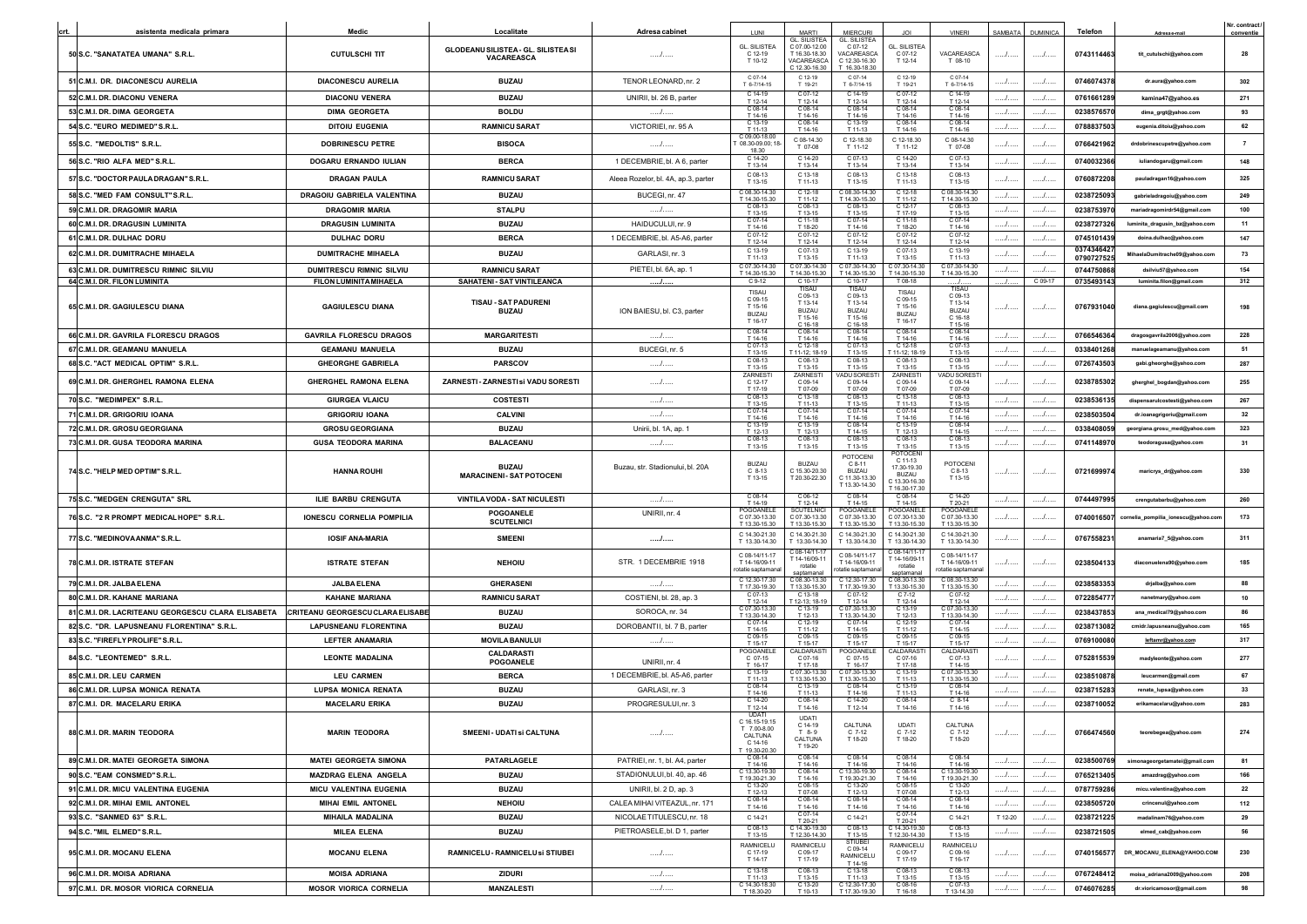|                                                           |                                                      |                                              |                                               |                                                     |                                                           |                                           |                                         |                                                       |                   |                      |                          |                                                       | Nr. contract     |
|-----------------------------------------------------------|------------------------------------------------------|----------------------------------------------|-----------------------------------------------|-----------------------------------------------------|-----------------------------------------------------------|-------------------------------------------|-----------------------------------------|-------------------------------------------------------|-------------------|----------------------|--------------------------|-------------------------------------------------------|------------------|
| asistenta medicala primara<br>98 C.M.I. DR. MURARIU ROMEO | Medic<br><b>MURARIU ROMEO</b>                        | Localitate<br><b>BLAJANI</b>                 | Adresa cabinet<br>.                           | C 10-15                                             | <b>MARTI</b><br>C 10-15                                   | <b>MIFRCURI</b>                           | C 10-15                                 | VINEE<br>$210 - 15$                                   | <b>AMBATA</b><br> | <b>DUMINICA</b><br>. | Telefor<br>0238500502    | Adresa e-mai<br>tinamurariu@yahoo.com                 | conventie<br>122 |
|                                                           |                                                      |                                              |                                               | T 08-10<br>C 9-14                                   | T 08-10<br>C 09-14                                        | T 08-10<br>C 14-19                        | T 08-10<br>C 09-14                      | T 08-10<br>C 09-14                                    |                   |                      |                          |                                                       |                  |
| 99 C.M.I. DR. MUSAT LIDIA CERASELA                        | <b>MUSAT LIDIA CERASELA</b>                          | BECENI - SAT VALEA PARULUI                   | Str. Principala, nr. 196                      | T 14-16<br>$C$ 12-17                                | T 14-16<br>C 08-13                                        | T 12-14<br>C08-13                         | T 14-16<br>$C$ 12-17                    | T 14-16<br>C 08-13                                    |                   |                      | 0744876628               | dr_lidia_musat@yahoo.com                              | 307              |
| 100 C.M.I. DR. MUSAT LUMINITA ANEMONA                     | <b>MUSAT LUMINITA ANEMONA</b>                        | <b>GALBINASI</b>                             | /                                             | T 17-19<br>C 13-18                                  | T 13-15<br>C 08-13                                        | T 13-15<br>C 13-18                        | T 17-19<br>C 08-13                      | T 13-15<br>C 13-18                                    |                   |                      | 0238780411               | anemonamusat@gmail.com                                | 138              |
| 101 C.M.I. DR. NASTASE EMILIA CORINA                      | <b>NASTASE EMILIA CORINA</b>                         | <b>BUZAU</b>                                 | BUCEGI, nr. 5                                 | T 11-13<br>$C.14-19$                                | T 13-15<br>$C.07-12$                                      | T 11-13<br>$C.14-19$                      | T 13-15<br>$C.07-12$                    | T 11-13<br>$C.07-12$                                  | .                 | .                    | 0338401269               | emiliacorinanastase@yahoo.com                         | 252              |
| 102 S.C. "AVICENA" S.R.L.                                 | <b>NEAGU MAGDALENA DOINA</b>                         | <b>BUZAU</b>                                 | BUCEGI, nr. 5                                 | T 12-14<br>C 14-19                                  | T 12-14<br>$C.14-19$                                      | T 12-14<br>C 08-13                        | T 12-14<br>ር 14-19                      | T 12-14<br>$C.14-19$                                  | /                 | .                    | 0740477117               | doina.magdalena@yahoo.com                             | 79               |
| 103 S.C. "B D MED" S.R.L.                                 | <b>NEAGU MIHAI</b>                                   | <b>BUZAU</b>                                 | UNIRII, bl. 19 B. ap. 1                       | T 12-14                                             | T 12-14                                                   | T 13-15<br>$C.07-12$                      | T 12-14<br>$C.08-13$                    | T 12-14<br>C 07-12                                    | /                 | .                    | 0745039496               | neagu.mihai10@yahoo.com                               | 275              |
| 104 C.M.I. DR. NEAMTU ELENA                               | <b>NEAMTU ELENA</b>                                  | <b>BERCA</b>                                 | bl. A2, parter                                | T 12-14<br>$C.8.00-13.0$                            | T 12-14                                                   | T 12-14                                   | T 13-15                                 | T 12-14                                               | .                 | .                    | 0747506019               | neamtuelena64@yahoo.com                               | 102              |
| 105 C.M.I. DR. NEAMU BOGDANA                              | <b>NEAMU BOGDANA</b>                                 | <b>SAPOCA - SAT MATESTI</b>                  | .                                             | T 13.00-15.00                                       | C 15-20<br><b>PARDOS</b>                                  | C 15-20                                   | C 15-20                                 | C 15-20                                               | T 8-16            | .                    | 0723385218               | bogdana neamu@yahoo.com                               | 310              |
| 106 S.C. "NECORA 2003" S.R.L.                             | <b>NEGOITA OLGA</b>                                  | <b>BUZAU</b><br>comuna PARDOSI - sat PARDOSI | HAIDUCULUI, nr. 9                             | C 08-14<br>T 14-16                                  | $C$ 7-12<br>T 12-13<br><b>BUZAU</b><br>C 15-19<br>T 14.15 | C 08-14<br>T 14-16                        | C 13-17<br>T 11-13                      | C 08-13<br>T 13-15                                    |                   |                      | 0238719094               | necora2003@vahoo.com                                  | 140              |
| 107 C.M.I. DR. ROMAN GEORGETA                             | <b>NICA GEORGETA</b>                                 | <b>VERNESTI-ZORESTISI CANDESTI</b>           | . /                                           | CANDEST<br>C 12.30-17.30<br>T 17.30-19.30           | ZORES<br>C 08-13<br>T 13-15                               | CANDEST<br>2 12.30-17.30<br>T 17.30-19.30 | <b>ZORES</b><br>C 08-13<br>T 13-15      | CANDES <sup>®</sup><br>C 08.30-13.30<br>T 13.30-15.30 |                   |                      | 0746058776               | romangeorgeta24@yahoo.com                             | 137              |
| 108 C.M.I. DR. NISTOROIU IONEL                            | <b>NISTOROIU IONEL</b>                               | <b>RAMNICU SARAT</b>                         | Str. Tudor Vladimirescu, nr. 26               | C 08-11: 12-14<br>T 11-12; 14-15                    | C 14-19<br>T 12-14                                        | 08-11: 12-14<br>11-12; 14-15              | C 14-19<br>T 12-14                      | C 12-17<br>T 10-12                                    |                   | . /                  | 0238561778               | nistorgenu@yahoo.com                                  | 78               |
| 109 C.M.I. DR. OSVAT SILVIA                               | <b>OSVAT SILVIA</b>                                  | <b>BUZAU</b>                                 | OSTROVULUI, nr. 25                            | C 08-13<br>T 13-15                                  | C 08-13<br>T 13-15                                        | $C.13-18$<br>T 11-13                      | C 08-13<br>T 13-15                      | C 08-13<br>T 13-15                                    | .                 | .                    | 0238413318               | osvatsilvia@yahoo.com                                 | 131              |
| 110 C.M.I. DR. PADINEANU CAMELIA DIANA                    | PADINEANU CAMELIA DIANA                              | <b>RAMNICU SARAT</b>                         | VICTORIEI, nr. 97-101                         | C 14-19<br>T 12-14                                  | C 14-19<br>T 12-14                                        | C 14-19<br>T 12-14                        | C 08-13<br>T 13-15                      | C 08-13<br>T 13-15                                    | .                 | . /                  | 0238567676               | gigipopescu16@gmail.com                               | 61               |
| 111 S.C. "MEDIRA SANUM" S.R.L.                            | PANA RADU SERBAN                                     | <b>LOPATARI</b>                              | .                                             | C 08.30-12.30<br>T 13 30-14 30                      | C 08.30-17.3<br>[18.30-20.3]                              | C.08-12<br>T 13-14 30                     | C 08.30-17.3<br>T 18.30-20.30           | C 08-12<br>T 13-16 30                                 | .                 | .                    | 0768503018               | medirasanum@gmail.com                                 | 220              |
| 112 S.C. "MEDIRA SANUM" S.R.L.                            | PANA MIHAELA IRINA                                   | LOPATARI                                     | .                                             | C 08 30-11 30<br>12 30-13 30<br>T 13 30-14 30       | C 08.30-15<br>16.00-19.30                                 | 08-11: 12-13<br>T 13-14.30                | C 08.30-15<br>T 16.00-19.00             | C 08-11: 12-13<br>T 13-14.30                          |                   | .                    | 0238704266               | medirasanum@gmail.com                                 | 220              |
| 113 S.C. "CABINET CRISMED" S.R.L.                         | PARAPANCEA CRISTI MIHAI                              | <b>GALBINASI- SAT BENTU</b>                  | /                                             | C 08.30-13.30<br>T 13.30-15.30                      | 08.30-13.3<br>13.30-15.30                                 | 08.30-13.3<br>T 13.30-15.30               | C 12-1<br>T 17.19                       | 08.30-13.30<br>T 13.30-15.30                          | .                 | .                    | 0767941774               | parapanceacristi@yahoo.com                            | 304              |
| 114 C.M.I. DR. PATULEA ELENA                              | <b>PATULEA ELENA</b>                                 | CILIBIA                                      | . /                                           | T 13.15                                             | T 13.15                                                   | T 13-15                                   | C 08-13<br>T 13.15                      | T 13-15                                               | $\cdot$ .         | . / .                | 0238739040               | dr.patuleaelena@vahoo.com                             | 136              |
| 115 C.M.I. DR. PAUNESCU GABRIEL VIRGILIU                  | PAUNESCU GABRIEL VIRGILIU                            | <b>BUZAU</b>                                 | REPUBLICII, nr. 8-12                          | C 12.30-17<br>T 17 30-19 30                         | $:07.30 - 12.3$<br>T 12 30-14 30                          | 07.30-12.<br>T 12.30-14.30                | 12.30-17<br>T 17.30-19.30               | 07.30-12.30<br>T 12.30-14.30                          |                   |                      | 0238723981               | kabmedfam50@yahoo.com                                 | 297              |
| 116 "CABINET MEDICAL TUDOR GHIZDEANU" S.R.L               | <b>PAVELIU CRISTINA</b>                              | COCHIRLEANCA- SAT BOBOC                      |                                               | C 14.30-20.30<br>T 07.00-09.00                      | 14.30-20.3<br>7.00-09.0                                   | 14.30-20.30<br>07.00-09.00                | C 7.00-13.00                            | 2 14.30-20.30<br>10.00-14.00                          | I                 |                      | 0767914809               | cmi.tudormihaela@yahoo.com                            | 324              |
| 117 S.C. "PETRUTZ CONSULT" S.R.L                          | <b>STOLESCU-PETRUTZ CARMEN DORINE</b>                | <b>RAMNICU SARAT</b>                         | VICTORIEI, bl. 13 B+13 C, parter              | C 14-20<br>T 13-14                                  | C 08-14<br>T 14-15                                        | C 14-20<br>T 13-14                        | C 08-14<br>T 14-15                      | $C$ 08-14<br>T 14-15                                  |                   | I.                   | 0723669392               | petrutzconsult@gmail.con                              | 48               |
|                                                           |                                                      |                                              |                                               | <b>BUZAU</b>                                        |                                                           |                                           |                                         | <b>VERNESTI</b>                                       |                   |                      |                          |                                                       |                  |
| 118 C.M.I. DR. PLESA CRISTINELA OANA                      | PLESA CRISTINELA OANA                                | <b>VERNESTI-SAT VERNESTI</b><br><b>BUZAU</b> | UNIRII, bl. 13 C-13 D                         | $C.11-14$<br><b>VERNEST</b><br>$C.15-19$<br>T 14-15 | <b>VERNESTI</b><br>$C.07-13$<br>T 13-14                   | BUZAU<br>$C.14-19$<br>T 19-20             | <b>VERNESTI</b><br>$C.07-14$<br>T 14-15 | C.08-11<br>T 11-12<br>BUZAU<br>$C.12-14$              | .                 | .                    | 0722795016               | cristinela.plesa@gmail.com                            | 159              |
| 119 C.M.I. DR. PLESEA FLORIN                              | <b>PLESEAFLORIN</b>                                  | <b>BRAESTI-SAT BRATILESTI</b>                | /                                             | C 08-18<br>T 18-20                                  | $C08-13$<br>T 20-22                                       | $C 08-1$<br>T 13-15                       | C 08-18<br>T 18-20                      | C 08-13<br>T 13-15                                    |                   | . / .                | 0730869602               | plesea_florin@hotmail.com                             | 238              |
| 120 C.M.A. DR. PODEANU                                    | PODEANU MANUELA LUMINITA                             | <b>VADU PASII</b>                            | Str. Principala, nr. 17                       | C 09-14<br>T 7-9                                    | C 09-14<br>T 7-9                                          | C 09-14<br>T 7-9                          | C 09-14<br>T 7-9                        | C 09-14<br>T 7-9                                      |                   | .                    | 0238774232               | lelapodeanu@gmail.com                                 | $\overline{2}$   |
| 121 C.M.A. DR. PODEANU                                    | PODEANU AURELIAN                                     | C.A. ROSETTI - C.A. ROSETTI SI LUNCA         | .                                             | C.A. ROSETT<br>C 09-14<br>T 14-16                   | C.A. ROSETT<br>C 09-14<br>T 14-16                         | <b>LUNCA</b><br>C 09-14<br>T 14-16        | C.A. ROSETT<br>C 09-14<br>T 14-16       | C.A. ROSETTI<br>C 09-14<br>T 14-16                    |                   | .                    | 0238731015<br>0726226529 | lelapodeanu@gmail.com                                 | $\overline{2}$   |
| 122 C.M.A. DR. POPA DANIELA SI DR. ALEXA VICTORIA         | POPA DANIELA CONSTANTA                               | <b>BUZAU</b>                                 | UNIRII, bl. 6C, ap. 1, parter                 | $C$ 08-1<br>T 14-16                                 | $C$ 12-1<br>T 11-12 18-1                                  | $C 08-1$<br>T 14.16                       | $C$ 12-18<br>11.12 18.10                | $208-1$<br>T 14-16                                    | /                 | .                    | 0238717321               | popa.danielac@yahoo.com                               | 212              |
| 123 C.M.I. DR. POPA MANDICA                               | <b>POPA MANDICA</b>                                  | VALEA RAMNICULUI - SAT OREAVU                | . /                                           | $C$ 08-14<br>T 14-16                                | T 10-12                                                   | C 08-14<br>T 14-16                        | T 10-12                                 | C 08-14<br>T 14-16                                    | $\mathcal{L}$     | . / .                | 0745269280               | floria.popa@yahoo.com                                 | 74               |
| 124 C.M.I. DR. POPESCU CONSTANTIN                         | POPESCU CONSTANTIN                                   | <b>CHIOJDU</b>                               | . /                                           | T 09-10:17-18                                       | $C.10-1$<br>$09-10:17-1$                                  | C 10-1<br>T 09-10: 17-18                  | T 09-10: 17-18                          | $C.10-17$<br>T 09-10: 17-18                           |                   | .                    | 0767273264               | liliana_ifrim87@yahoo.com                             | 184              |
| 125 S.C. "SERVIMED" S.R.L.                                | POSTOLACHE MELANIA                                   | BECENI - MARGARITI si IZVORU DULCE           |                                               | <b>MARGARIT</b><br>C 08-13<br>T 13-15               | <b>ZVORU DULC</b><br>C 08-13<br>T 13-15                   | <b>MARGARIT</b><br>C 08-13<br>T 13-15     | <b>MARGARI</b><br>C 08-13<br>T 13-15    | <b>MARGARIT</b><br>C 08-13<br>T 13-15                 |                   |                      | 0238508929               | dr_postolache@yahoo.com                               | 117              |
| 126 S.C. "AMD LAURSAN" S.R.L.                             | PUPAZA ANISOARA MARICELA DOINA                       | <b>BUZAU</b>                                 | NICOLAE BALCESCU, bl. 24, ap. 4               | C 07-12<br>T 12-14                                  | $C.14-19$<br>T 12-14                                      | $C.07-12$<br>T 12-14                      | $0.14 - 19$<br>T 12-14                  | $C.07-12$<br>T 12-14                                  | /                 | .                    | 0238723144               | grigorepupaza@yahoo.com                               | 71               |
| 127 S.C. "ADDE HELP MED" S.R.L.                           | PURCEA ELENA ADELINA                                 | <b>BUZAU</b>                                 | Aaresal Alexandru Averescu, bl. 109 D, parte  | C 09-14<br>T 14-16                                  | C 13-18<br>T 18-20                                        | C 09-14<br>T 14.16                        | C 13-18<br>T 18-20                      | C 09-14<br>T 14-16                                    | /                 | . /                  | 0799983317               | dr.purceaadelina@yahoo.com                            | 314              |
| 128 C.M.I. DR. RACU DIANA MIRELA                          | <b>RACU DIANA MIRELA</b>                             | <b>VIPERESTI</b>                             | .                                             | C 07.30-13.<br>T 13 30-15 30                        | C 07.30-13.3<br>T 13 30-15 30                             | 07.30-13.3<br>T 13 30-15 30               | 207.30-13<br>T 13 30-15 30              | 07.30-13.30<br>T 13.30-15.30                          |                   | .                    | 0742203576               | diana_mir2000@yahoo.com                               | 259              |
| 129 S.C."GERAMED"S.R.L.                                   | <b>RAICU GEORGIA</b>                                 | <b>BUZAU</b>                                 | GARLASI.nr. 3                                 | C 13.30-19.30<br>T 11 30-13 30                      | C 07.30-13.3<br>T 13 30-15 30                             | C 13.30-19.30<br>T 11 30-13 30            | C 07.30-13.30<br>T 13 30-15 30          | C 07.30-13.30<br>T 13 30-15 30                        |                   | .                    | 0238715283               | geramedsrl@yahoo.com                                  | 39               |
| 130 C.M.I. DR. RAILEANU LAUREANA ALEXANDRA                | RAILEANU LAUREANA ALEXANDRA                          | <b>BUZAU</b>                                 | Aleea Insulei, Cartier Unirii, bl. 2 D, ap. 3 | C 08-14<br>T 07-08; 21-22                           | $C$ 14-20<br>T 12-14                                      | $C 08-1$<br>T 07-08: 21-2                 | C 14-20<br>T 12-14                      | C 08-14<br>T 07-08: 21-22                             |                   | .                    | 0238712800               | lauralex64@yahoo.com                                  | 108              |
| 131 C.M.I. DR. REMISOVSCHI ADINA MARGARETA                | REMISOVSCHI ADINA MARGARETA                          | SIRIU                                        |                                               | C 07-13<br>T 13-15                                  | C 07-13<br>T 13-15                                        | $C 07-1$<br>T 13-15                       | C 07-13<br>T 13-15                      | $C$ 07-13<br>T 13-15                                  | .                 | . / .                | 0238520810               | remisovschiadina1107@yahoo.com                        | 270              |
| 132 C.M.I. DR. RIPEANU EUGENIA                            | <b>RIPEANU EUGENIA</b>                               | VADU PASII - FOCSANEI SI STANCESTI           |                                               | <b>FOCSAN</b><br>C 09-15                            | <b>STANCES</b><br>C 08-14                                 | <b>FOCSANE</b><br>$C$ 12-18               | <b>FOCSAN</b><br>C 09-15                | <b>STANCES</b><br>C 09-15                             |                   |                      | 0745017833               | jenyrapeanu@yahoo.com                                 | 41               |
| 133 C.M.I. DR. RIPEANU ILEANA                             | <b>RIPEANU ILEANA</b>                                | <b>BUZAU</b>                                 | PATRIEI, bl. 2 D, ap. 3                       | T 08-09<br>C 14-19                                  | T 14-15<br>C 09-14                                        | T 18-19<br>C 14-19                        | T 08-09<br>C 09-14                      | T 08-09<br>$C$ 14-19                                  | /                 | .                    | 0722884899               | ileana_ripeanu@yahoo.com                              | 96               |
| 134 S.C. "CENTRU MEDICAL ESPERANZA" S.R.L.                | <b>RIZESCU GABRIEL</b>                               | <b>RAMNICU SARAT</b>                         | PIATA HALELOR, bl. 4, ap. 1                   | T 12-14<br>C 07-15                                  | T 07-09<br>C 12-20<br>T 11-12                             | T 12-14<br>C 07-15                        | T 07-09<br>C 12-20<br>T 11-12           | T 12-14<br>C 07-15                                    |                   | /                    | 0767894885               | rizescugabriel@yahoo.com                              | 293              |
| 135 C.M.I. DR. SALAGUB ADINA FLORICA                      | <b>SALAGUB ADINA FLORICA</b>                         | <b>PATARLAGELE</b>                           | NICOLAE BALCESCU, bl. A4, parter              | T 15-16<br>$C.07-14$                                | C 07-14                                                   | T 15-16<br>$C.07-14$                      | C 07-14                                 | T 15-16<br>C 07-14                                    |                   |                      | 0766701054               | dradina_salagub@yahoo.com                             | 141              |
| 136 S.C. "SANOS" S.R.L.                                   | SAVA ADRIAN                                          | <b>BUZAU</b>                                 | GARLASI, nr. 3                                | T 14-15<br>$C.14-19$<br>T 12-14                     | T 14-15<br>$C.07-12$<br>T 12-14                           | T 14-15<br>$C.14-19$<br>T 12-14           | T 14-15<br>ር 07-12<br>T 12-14           | T 14-15<br>C 07-12<br>T 12-14                         | /                 | .                    | 0238712618               | adriansava57@yahoo.com                                | 124              |
| 137 C.M.I. DR. SAVASTITA DANIELA ELENA                    | SAVASTITA DANIELA ELENA                              | MURGESII                                     | . /                                           | $C.12-19$<br>T 10-12                                | C 08-15<br>T 15-17                                        | C 09-16<br>T 07-09                        | $C.08-15$<br>T 15-17                    | C 09-16                                               |                   |                      | 0760710151               | dsavastita@yahoo.com                                  | 284              |
| 138 C.M.I. DR. SCARLATOPRIA MARIANA                       | SCARLAT - OPRIA MARIANA                              | VADU PASII - SAT SCURTESTI                   |                                               | <b>SCURTEST</b><br>C 08-14                          | VALCELELE<br>C 08-14                                      | <b>SCURTESTI</b><br>C 08-14               | VALCELELE<br>C 08-14                    | <b>SCURTESTI</b><br>C 08-14                           | /                 | .                    | 0723358794               | mariana.opria@gmail.com                               | 229              |
|                                                           |                                                      | VALCELELE                                    | /                                             | T 14-16<br>$C$ 09-16                                | T 14-16<br>C 09-16                                        | T 14-16<br>C 12-1                         | T 14-16<br>C 09-16                      | T 14-16<br>$C$ 09-16                                  |                   |                      |                          |                                                       |                  |
| 139 C.M.I. DR. SELARU NICOLETA DANIELA                    | SELARU NICOLETADANIELA                               | <b>LUCIU</b>                                 | /                                             | T 16-17                                             | T 16.17                                                   | T 11-12                                   | T 16-17                                 | T 16-17                                               |                   | .                    | 0722662165               | dana_sel@yahoo.com                                    | 224              |
| 140 S.C. "CENTRUL MEDICAL OVIDIUS" S.R.L.                 | <b>SEPTAR NICOLETA</b><br>SERPOIANU IULIA FLORENTINA | <b>BUZAU</b><br>BREAZA - BREAZA si GRECEANCA | COLONEL ION BUZOIANU, nr. 14 bis              | T 18-19<br><b>BREAZA</b><br>C 08-14                 | T 18-19<br><b>SRECEANCA</b><br>C 08-14                    | T 18-19<br><b>BREAZA</b><br>C 08-14       | T 18-19<br><b>BREAZA</b><br>C 08-14     | T 18-19<br><b>GRECEANCA</b><br>C 08-14                | <i></i>           | .                    | 0752102277<br>0238707505 | ovidius.medical@yahoo.ro<br>iuliaflorentina@gmail.com | 120<br>203       |
| 141 C.M.I. DR. SERPOIANU IULIA FLORENTINA                 |                                                      |                                              |                                               | T 14-16<br>C 07-14                                  | T 14-16<br>C 11-18                                        | T 14-16<br>C 07-14                        | T 14-16<br>C 11-18                      | $T14-16$<br>C 07-14                                   |                   |                      | 0729267812               |                                                       |                  |
| 142 C.M.I. DR. SILIVESTRU-DINU MIHAELA-OANA               | SILIVESTRU-DINU MIHAELA-OANA                         | <b>NEHOIU</b>                                | 1 DECEMBRIE 1918                              | T 14-15<br>C 13-18                                  | T 10-11<br>C 08-13                                        | T 14-15<br>$C$ 13-18                      | T 10-11<br>C 08-13                      | $T$ 14-1<br>C 13-18                                   | I                 | .                    | 0238781111               | msilivestrudinu@yahoo.ro                              | 305              |
| 143 S.C. "MEDIMPEX" S.R.L.                                | <b>SIMA BIANCA</b>                                   | <b>COSTESTI</b>                              |                                               | T 11-13<br>C 08-14                                  | T 13-15                                                   | T 11-13                                   | T 13-15                                 | T 11-13                                               |                   | .                    | 0238536135               | dispensarulcostesti@yahoo.com                         | 267              |
| 144 C.M.I. DR. SIMACHE ALIN NICOLAE                       | SIMACHE ALIN NICOLAE                                 | <b>MARACINENI</b>                            |                                               | T 07-08                                             | C 08-14<br>T 07-08                                        | C 13-19<br>T 12-13                        | C 08-14<br>T 07-08                      | C 08-14<br>T 07-08                                    | /                 |                      | 0238556126               | dr.simachealin@gmail.com                              | 142              |
| 145 C.M.I. DR. SIMACHE DORINA GINA                        | SIMACHE DORINA GINA                                  | <b>BUZAU</b>                                 | PIETROASELE, bl. D 1, parter                  | C 14-19<br>T 19-21                                  | C 07-12<br>T 12-14                                        | C 14-19<br>T 19-21                        | C 07-12<br>T 12-14                      | C 07-12<br>T 12-14                                    | /                 | .                    | 0338401024<br>0770587009 | dr_simachegina@yahoo.com                              | 169              |
| 146 C.M.I. DR. SOARE POMPILIU                             | <b>SOARE POMPILIU</b>                                | <b>BUZAU</b>                                 | PIETROASELE, bl. D 1, parter                  | C 08-13<br>T 13.15                                  | 14.30-19.30<br>T 12.30-14.30                              | C 08-13<br>T 13-15                        | C 14.30-19.3<br>T 12.30-14.30           | C 08-13<br>T 13-15                                    | /                 |                      | 0238721505               | sylvi_anny@yahoo.com                                  | 57               |
| 147 S.C. "SONOHAT MED" S.R.L                              | SONOHAT CATALIN VALERIU                              | <b>BUZAU</b>                                 | REPUBLICII, nr. 8-12                          | C 12.30-19.30<br>T 11.30-12.30                      | C 07.30-14.30<br>T 14.30-15.30                            | C 07.30-14.30<br>T 14.30-15.30            | C 12.30-19.30<br>T 11.30-12.30          | C 07.30-14.30<br>T 14.30-15.30                        | I                 | /                    | 0722685544               | sonohatmed@yahoo.com                                  | 296              |
| 148 S.C. "DOCTOR BUN TG" S.R.L.                           | STANCIU GRIGORESCU NICULINA                          | <b>PADINA</b>                                | Str. Bibescu Voda, nr. 45, cabinetul nr. 2    | C 07-14<br>T 14-16                                  | $C$ 07-14<br>T 14-16                                      | C 07-14<br>T 14-16                        | C 07-14<br>T 14-16                      | C 07-14<br>T 14-16                                    | . /               | .                    | 0721037415               | drgina_15@yahoo.com                                   | 279              |